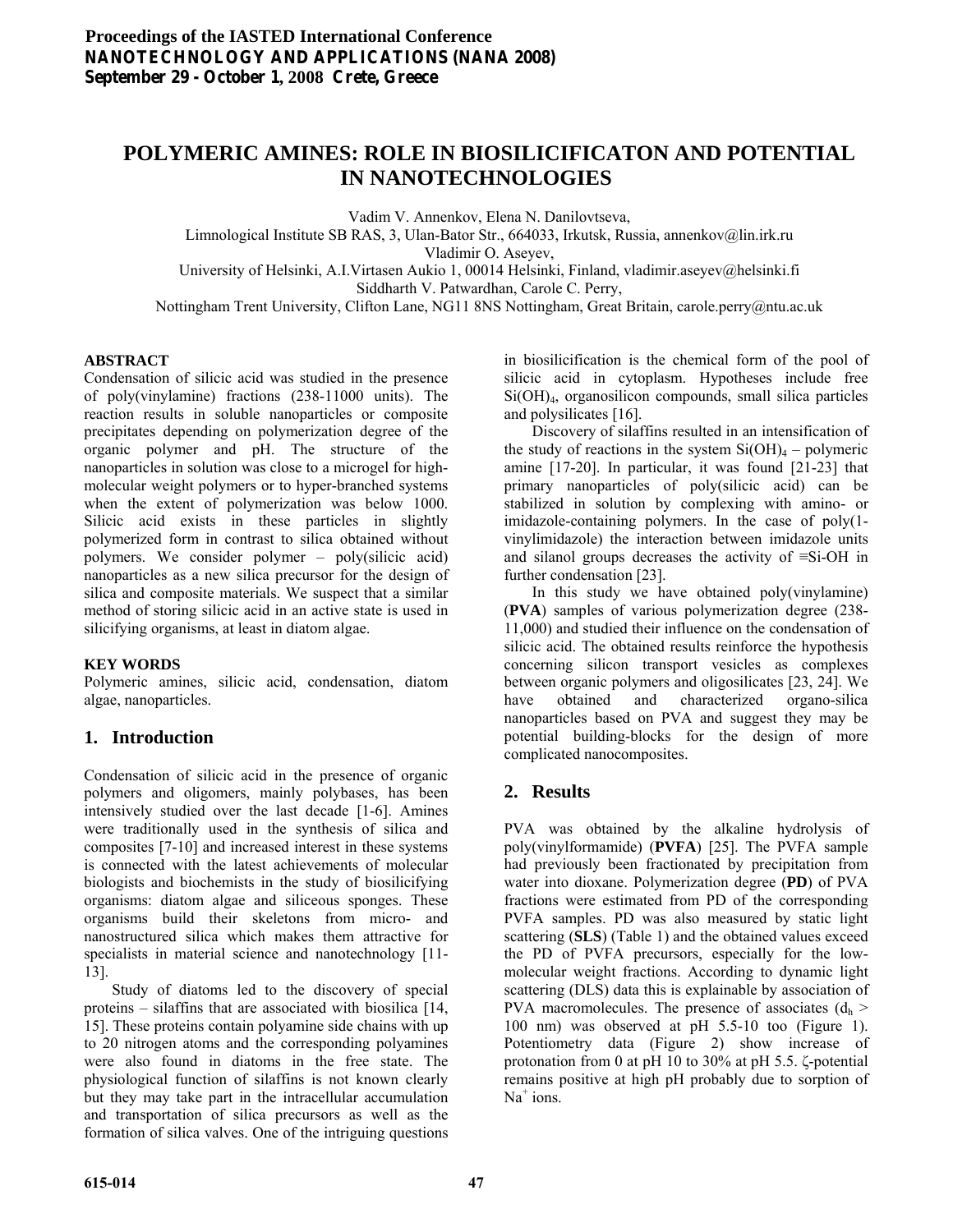| NaCl)                                                    |                  |                 |                   |
|----------------------------------------------------------|------------------|-----------------|-------------------|
| PD.                                                      | MW (PD) from SLS | $\rm r_{\rm g}$ | $r_{\rm h}$ (DLS) |
| 238                                                      | 22700 (528)      | 14.6            | 3.5;64            |
| 1000                                                     | 113000 (2630)    | 20.4            | 5.5; 87           |
| 3250                                                     | 235000 (5470)    | 25.3            | 9.0; 134          |
| 11000                                                    | 437000 (10160)   | 42.2            | 23.4; 380         |
| $r_g$ – radius of gyration; $r_h$ – hydrodynamic radius. |                  |                 |                   |

Table 1 SLS and DLS of PVA fractions (in 0.2 M HCl and 0.1 M

 Sodium silicate (10 mM) was used as a precursor of  $Si(OH)<sub>4</sub>$  in this study. The desired pH was adjusted with 1 M HCl in 30-60 s using predetermined volumes of the acid. We were most interested in three pH values: 10 (fast condensation of silicic acid begins), 7 and 5.5 (the value found in silica deposition vesicles of diatom algae [27]). Condensation of free  $Si(OH)_4$  results in 6-47 nm nanoparticles (Figure 3). A bimodal distribution with additional maxima above 100 nm was found at pH 8 and 9.



Figure 1. DLS data of 10 mM solutions of PVA fractions of various PD.



 Titration of sodium silicate – PVA solutions with HCl results in precipitates at  $[Na_2SiO_3]$ :  $[PVA] \ge 1.5$ : 1 and pH 4-9.5. Condensation of  $Si(OH)_4$  in the presence of equimolar amounts of PVA proceeds homogeneously. Condensation of silicic acid is usually monitored by molybdate method [7] which allows the measurement of the concentration of non-condensed species (monomers and dimers). Use of this method in the  $Si(OH)<sub>4</sub> - PVA$ system did not show any reliable influence of PVQ polymerization degree on the kinetics of reaction. The equilibrium concentration of silicic acid was 2.8-3 mM after 2 days for all pH values, including blank experiments without PVA (Figure 4). Kinetics of  $Si(OH)_4$ condensation follows a third order reaction during the

initial stage. The corresponding constants (Figure 4) point to acceleration of the reaction in the presence of PVA throughout the entire pH range explored.



Figure 3. DLS data of the products of silicic acid condensation (10 mM, 5 days) at various pH values.



Figure 4. The effect of the PVA on condensation of silicic acid at pH 10 and the  $k_{3rd}$  for the Si(OH)<sub>4</sub> at various pH. All rate constants are relative to the blank at pH 5.5.  $[PVA] = [Si(OH)<sub>4</sub>] = 10$  mM in the initial solutions.

 Reaction at pH 10 strongly depends on the polymerization degree of PVA (Figure 5). Low-molecular weight fractions show a gradual increase of size of the particles in solution which finishes with fast aggregation and precipitation after 75 min and 10 days for PVA-238 and PVA-1000 respectively. Even higher-molecular weight fractions give solutions of ≈60 nm particles stable for more than two weeks.

 Condensation at pH 5.5 and 7 did not give precipitates with any PVA fraction. Results of a detailed DLS study (Figure 6) show transitions from a bimodal to unimodal distribution of sizes during the first hours of reaction. The resulting particles are stable for several weeks. Similar data were obtained for other PVA fractions including PVA-3250 and 11000 at pH 10.